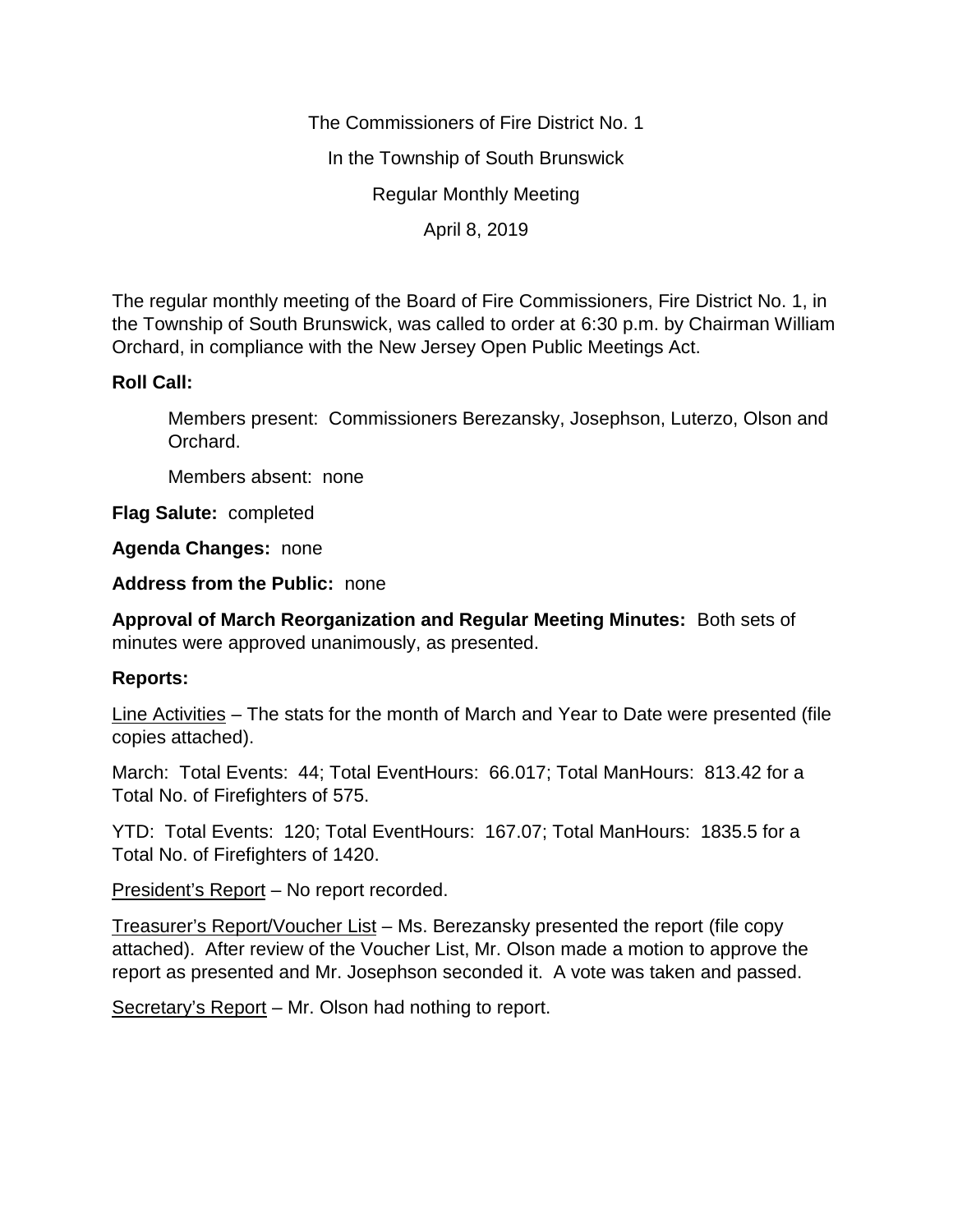Fire Coordinator's Report – Mr. Perez presented reported the following:

- 1. A new gas meter was purchased for the ladder truck at a cost of \$760. These meters are used to measure natural gas leaks and c/o's.
- 2. New hose was ordered in Dec. and just came in.
- 3. PM's will begin soon on the trucks.
- 4. Hose testing will also begin.

Chairman's Report – Mr. Orchard reported that the dinner last Saturday was terrific.

Standing Committee Reports-

*Fire Company Liaison –* nothing to report.

*Rescue Squad Liaison –* nothing to report.

*Public Relations –* nothing to report.

*State Association –* the next meeting will be in June.

*Insurance –* all policies are up to date.

#### **Unfinished Business:** none

### **New Business:**

Mr. Perez reported that in conversations with Mr. Braslow, there are two items that need to be addressed this evening:

- 1. A Notice of Intent to Award Contract under National Cooperative Purchasing Agreement, will be advertised in the newspapers and posted in 10 places. This means that the Fire District will participate in the Houston-Galveston Area Council (HGAC) Cooperative Purchasing Program for the acquisition of a Firetruck (file copy attached).
- 2. A Notice to Bidders for financing a Lease with an Option to Purchase Firetruck (file copy attached) will also be advertised and posted in 10 places.

Resolution 19/20-12: Authorizing Advertisement for Bids for Financing a Lease with an Option to Purchase Firetruck was read into the record (file copy attached).

The Bid will be opened on April  $25<sup>th</sup>$  at 11 a.m. at the Kendall Park Firehouse. After that, it must go to the Local Finance Board at the State. Mr. Luterzo made a motion to approve the Resolution and Mr. Josephson seconded it. A roll call vote was taken: Ms. Berezansky-yes; Mr. Ochard-yes; Mr. Luterzo-yes; Mr. Josephson-yes and Mr. Olson – yes. The Resolution passed unanimously.